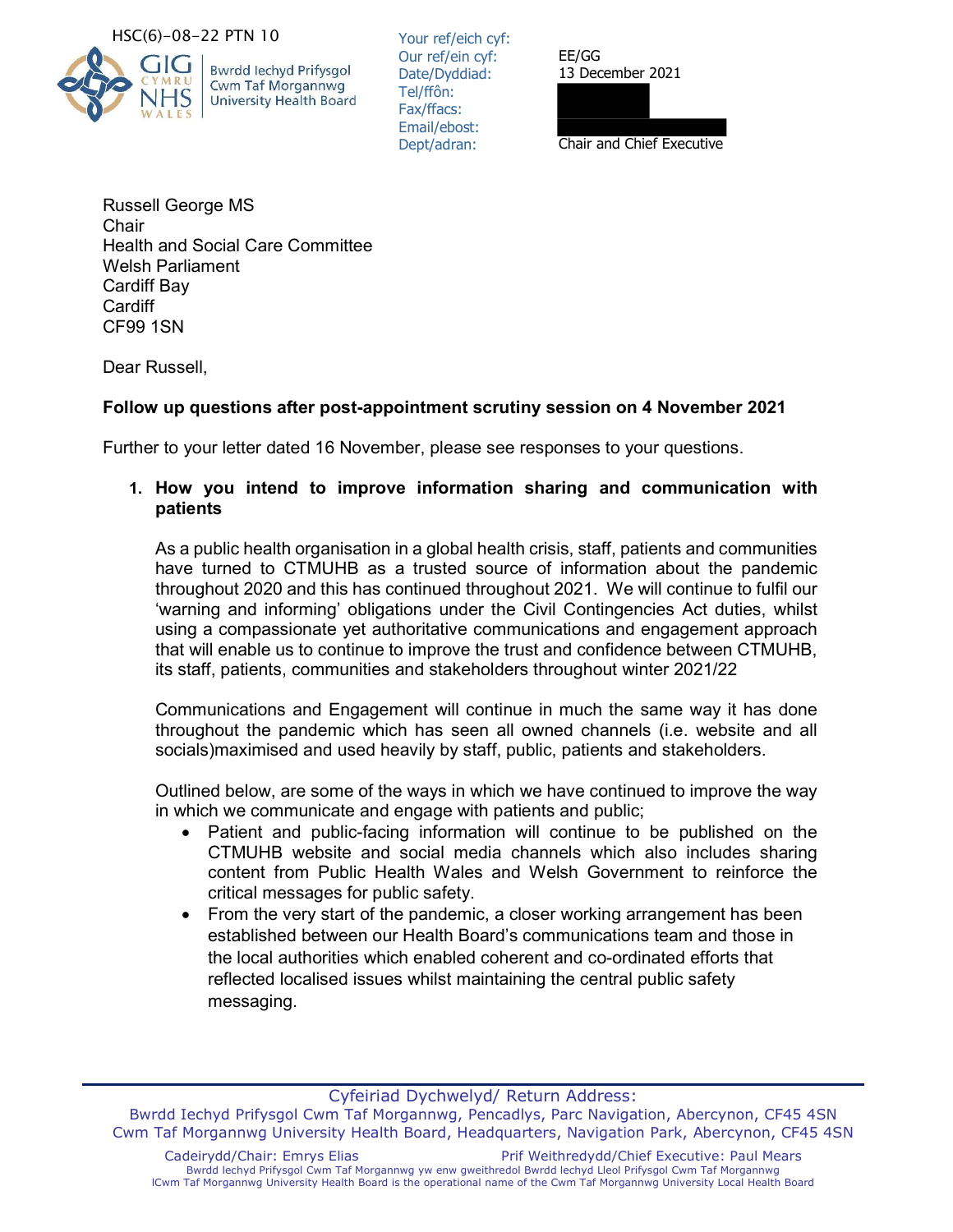This has been developed further when we commissioned an external agency specialising in behavioural science on behalf of our Health Board and three local authorities. This partnership work included the research, planning and delivery of a staff and public digital campaign to cut through the vast Covid-19 'social noise' when Covid-related messaging fatigue became evident. Engagement on this campaign has been extensive with partners and stakeholders and the results were very positive.

## 2. How you will improve services for the local population in the Cwm Taf region, especially those who are hardest to reach, and generally have lower levels of fitness or experience poorer health outcomes.

Under the Leadership of Professor Kelechi Nnoaham, Executive Director of Public Health, the Local Public Health Team has been leading on work to address inequalities in health in the population served by the Health Board and across the local system. There are a number of key pieces of work that will support this programme of work, including those listed below:

### CTM is leading the Population Health Management Pilot for Wales

Population health as an approach seeks to improve physical and mental health outcomes, promote wellbeing and reduce health inequalities across whole populations. At the core of this approach is the goal of improving health outcomes for whole populations, not just for those seeking care, while paying attention to the distribution of those outcomes within the population. One of the key pillars of population health is person-centred integration of health and care systems, a reflection of the need to reduce fragmentation of care around the growing numbers of patients with multiple long-term conditions. Person-centred care is however not feasible if, in population health policy terms, it implies developing care pathways unique to every individual in the population.

Population segmentation, which involves grouping populations on the similarity of one or more proxies of health needs, potentially allows definition of population groups for whom integrated and tailored health and care interventions across the continuum of care. Risk Stratification and segmentation defines individuals most likely to benefit. Current systems of health & care categorise populations by: (1) the disease conditions they have, or (2) the kind of services they utilise at a point in time, e.g. non-elective admissions, primary care attendances etc. This categorisation does not respond efficiently to need, it creates waste and gaps. For example, about 25% of admissions from accident and emergency (A&E) do not require admission; they have accessed a service they do not need (waste). At the same time, mortality from cardiovascular disease (CVD) is higher in populations with the least access to preventative health care (gaps). Waste and gaps can be reduced (thus improving population health and reducing health disparities) by tailoring health and care services more closely to the needs of populations. This is what segmentation aims to achieve.

The pilot involves assessing data across the Health Board particularly in primary and secondary care for the entire population of CTM and grouping similar patients into these segments to ensure that appropriate services from prevention to treatment pathways can be tailored to each of these groups. It can identify patients, for example, that are at risk of emergency admission due to frailty and work, in particular with GP practices to identify these patients and provide pre-emptive assessment, treatment, care and services to prevent exacerbations.